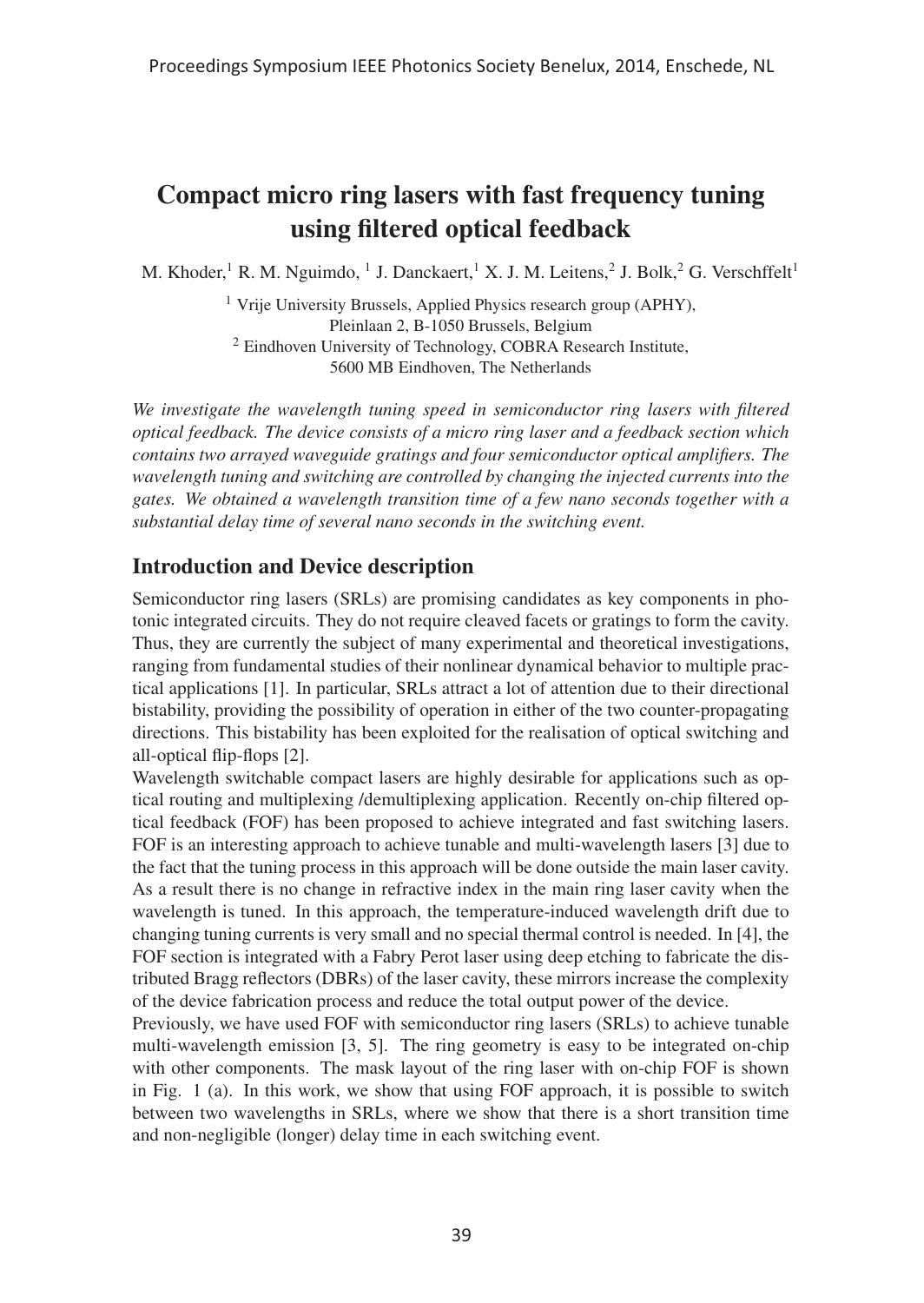

Figure 1: (a) Mask layout of the integrated semiconductor ring laser with filtered optical feedback. (b) P-I curve of the device. (c). Spectrum of the device's output in the CCW direction when pumping the SRL at 95 mA, gate 4 at 14.2 mA and gate 2 either at 3.55 mA (red) or at 38 mA (blue). A schematic representation of the AWG channels passbands is plotted at the top.

#### Experimental study

The device chip is mounted on a brass submount. The laser temperature is stabilized at 21°C using a 10 kΩ thermistor and a Peltier element. We use electrical probes to pump the SRL and the gates which are chosen to provide feedback. The SRL output in the CW and the CCW directions is collected using lensed fibers. We start our experiments by checking the P-I curve of the device, the device's threshold is 64.5 mA as can be seen in Fig. 1(b). Above the threshold the device output is bidirectional with slightly higher power in the CW direction than the power in the CCW direction. Next, we apply 95 mA on the SRL and we connect two of the gates to current sources. By changing the currents sent through these gates, we can tune the emission from one longitudinal mode (LM) to another LM. For example, if we pump gate 4 and gate 2 with currents of 14.2 mA and 3.55 mA, respectively, the device output will be a single LM at  $\lambda_4 = 1581.048$ nm, which is positioned within the passband of gate 4' s channel. By increasing gate 2's current to 38 mA, wavelength switching is observed in the device output from  $\lambda_4$  to  $\lambda_2$  = 1583.790 nm, which corresponds to the passband of gate 2. Both wavelengths  $\lambda_4$  and  $\lambda_2$ in the CW direction are shown in Fig. 1(c). Similar switching behavior is observed in the CCW direction, so the wavelength switching in this device takes place in both directions whereas the switching between wavelengths in [6] can be achieved in only one direction. To measure the wavelength switching speed between  $\lambda_4$  and  $\lambda_2$ , we use the setup which is shown in Fig. 2(a). A driving square wave signal (with period of  $2.56 \mu s$  and the peak to peak voltage amplitude  $V_{pp}$  of 0.4 V) is applied to gate 4 using an arbitrary waveform generator ( Tektronix-AWG 520), which is connected to the AC input of a bias-T, the DC input of the bias-T will be connected to a DC current source. The output of the bias-T is connected to the electrical probe which is connected to gate 4. A second current driver is used to bias gate 2 and a third one is used to bias the SRL. The device's output in the CW direction is amplified using an external semiconductor optical amplifier (Thorlabs LM14S2) to ensure accurate measurements of the switching time, and then filtered using a tunable optical bandpass filter (Santec OTF-320 with 3 dB bandpass width of 0.5 nm). Finally the time traces are recorded using a 2.4 GHz bandwidth detector connected to a 4 GHz bandwidth oscilloscope (Tektronix CSA7404). An Ando AQ6317B optical spectrum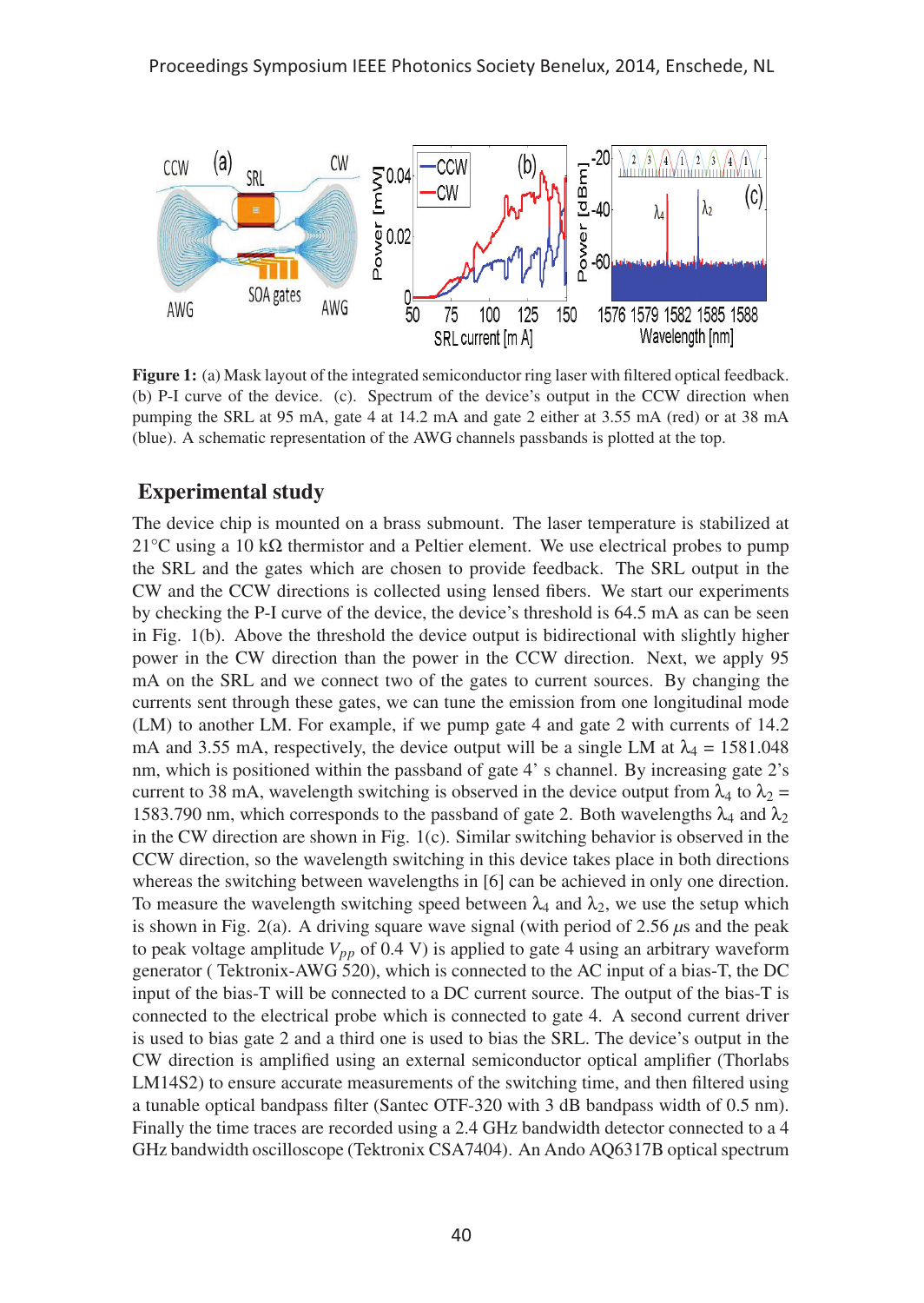

Figure 2: (a) Schematic of the lab setup. (b) Trigger signal from arbitrary waveform generator to the oscilloscope. (c) Device output signal when the tunable bandpass filter is centered at  $\lambda_4$ . (d) Zoom in of a single switching event.

analyzer is connected to the CCW direction to measure the optical spectra.

We show the driving square wave signal which is applied to gate 4 in Fig. 2(b). The signal at the device output in the CW direction (while the central frequency of the tunable filter is centered at  $\lambda_4$ ) is shown in Fig. 2(c), which clearly shows that the wavelength switches with the same periodicity as the reference signal. When the signal send to gate 4 (see Fig. 2(b)) is high, the device output at  $\lambda_4$  (see Fig. 2(c)) is on. When the signal send to gate 4 is switched to a low value, the device output at  $\lambda_4$  switches off. Repeating these measurements, but with the tunable filter centered at  $\lambda_2$  (not shown), shows that  $\lambda_2$ is switched completely off when  $\lambda_4$  is switched on. In order to estimate the wavelength switching speed, we assume that a switch is completed once the mode power reaches 90% of the final power, so we define the transition time as the time which is measured between 10% to 90% of the final power.

The results show a transition time of 4-7 ns. However, next to the transition time, there is also a non-negligible delay (90 ns) between the trigger signal from the arbitrary waveform generator and the start of the switching transition as can be seen in Fig.  $2(d)$ . This delay time is not constant, but varies from one switching event to another. To measure the real delay time we have to take into account that, there is a time of flight difference between the trigger signal and the signal reaching the optical detector. This time depends on our lab set up and it is 50 ns in our measurements. We also considered the RC time constant of the on-chip SOA gates which was measured to be around 10 ns. Remark that this time can be reduced in the future devices by optimizing the SOA dimensions for high speed operation. In order to have a more detailed analysis about this delay time, we show in Fig. 3 a histogram of the delay time for 143 switching events after subtracting both the RC time and the time of flight difference. This figure shows a quasi-Gaussian distribution in the delay with an average of 31.7 ns and standard deviation of 4 ns. A detailed numerical study based on rate equations model of the wavelength switching speed in SRLs using FOF will be presented at the conference.